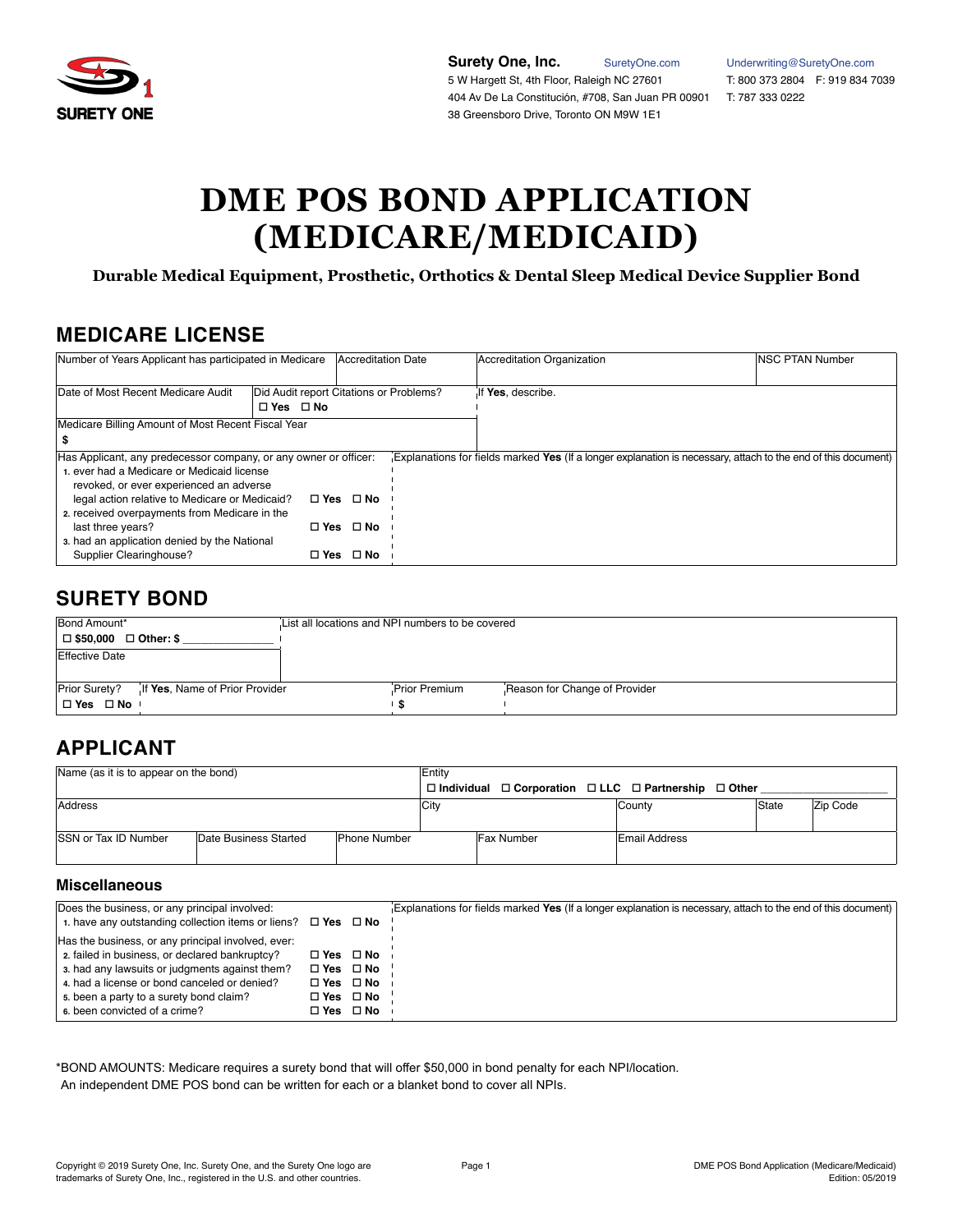### **Owners and Spouses**

| Full Name (First, Last)                                   |           | Phone Number |      | <b>Email Address</b> |           |       |                 |
|-----------------------------------------------------------|-----------|--------------|------|----------------------|-----------|-------|-----------------|
| <b>Street Address</b><br>Current Residence                |           |              | City |                      |           | State | ZIP Code        |
| $\square$ Own $\square$ Rent $\square$ N/A                |           |              |      |                      |           |       |                 |
| Business Ownership<br>Years of Industry Experience        | Net Worth | <b>SSN</b>   |      | Date of Birth        | Spouse of |       |                 |
| %                                                         | \$        |              |      |                      |           |       |                 |
| Full Name (First, Last)                                   |           | Phone Number |      | <b>Email Address</b> |           |       |                 |
|                                                           |           |              |      |                      |           |       |                 |
| Current Residence<br><b>Street Address</b>                |           |              | City |                      |           | State | ZIP Code        |
| $\Box$ Own $\Box$ Rent $\Box$ N/A                         |           |              |      |                      |           |       |                 |
| <b>Business Ownership</b><br>Years of Industry Experience | Net Worth | <b>SSN</b>   |      | Date of Birth        | Spouse of |       |                 |
| %                                                         | \$        |              |      |                      |           |       |                 |
| Full Name (First, Last)                                   |           | Phone Number |      | <b>Email Address</b> |           |       |                 |
|                                                           |           |              |      |                      |           |       |                 |
| Current Residence<br><b>Street Address</b>                |           |              | City |                      |           | State | ZIP Code        |
| $\square$ Own $\square$ Rent $\square$ N/A                |           |              |      |                      |           |       |                 |
| <b>Business Ownership</b><br>Years of Industry Experience | Net Worth | <b>SSN</b>   |      | Date of Birth        | Spouse of |       |                 |
| %                                                         | \$        |              |      |                      |           |       |                 |
| Full Name (First, Last)                                   |           | Phone Number |      | Email Address        |           |       |                 |
|                                                           |           |              |      |                      |           |       |                 |
| <b>Street Address</b><br>Current Residence                |           |              | City |                      |           | State | <b>ZIP Code</b> |
| $\square$ Own $\square$ Rent $\square$ N/A                |           |              |      |                      |           |       |                 |
| <b>Business Ownership</b><br>Years of Industry Experience | Net Worth | <b>SSN</b>   |      | Date of Birth        | Spouse of |       |                 |
| %                                                         | \$        |              |      |                      |           |       |                 |

## **APPLICANT'S BANK**

| Bank Name                      |  | Address                    | City | State | <b>ZIP Code</b>      |  |
|--------------------------------|--|----------------------------|------|-------|----------------------|--|
|                                |  |                            |      |       |                      |  |
| Credit Line<br>Years with Bank |  | Contact Name (First, Last) |      |       | Contact Phone Number |  |
|                                |  |                            |      |       |                      |  |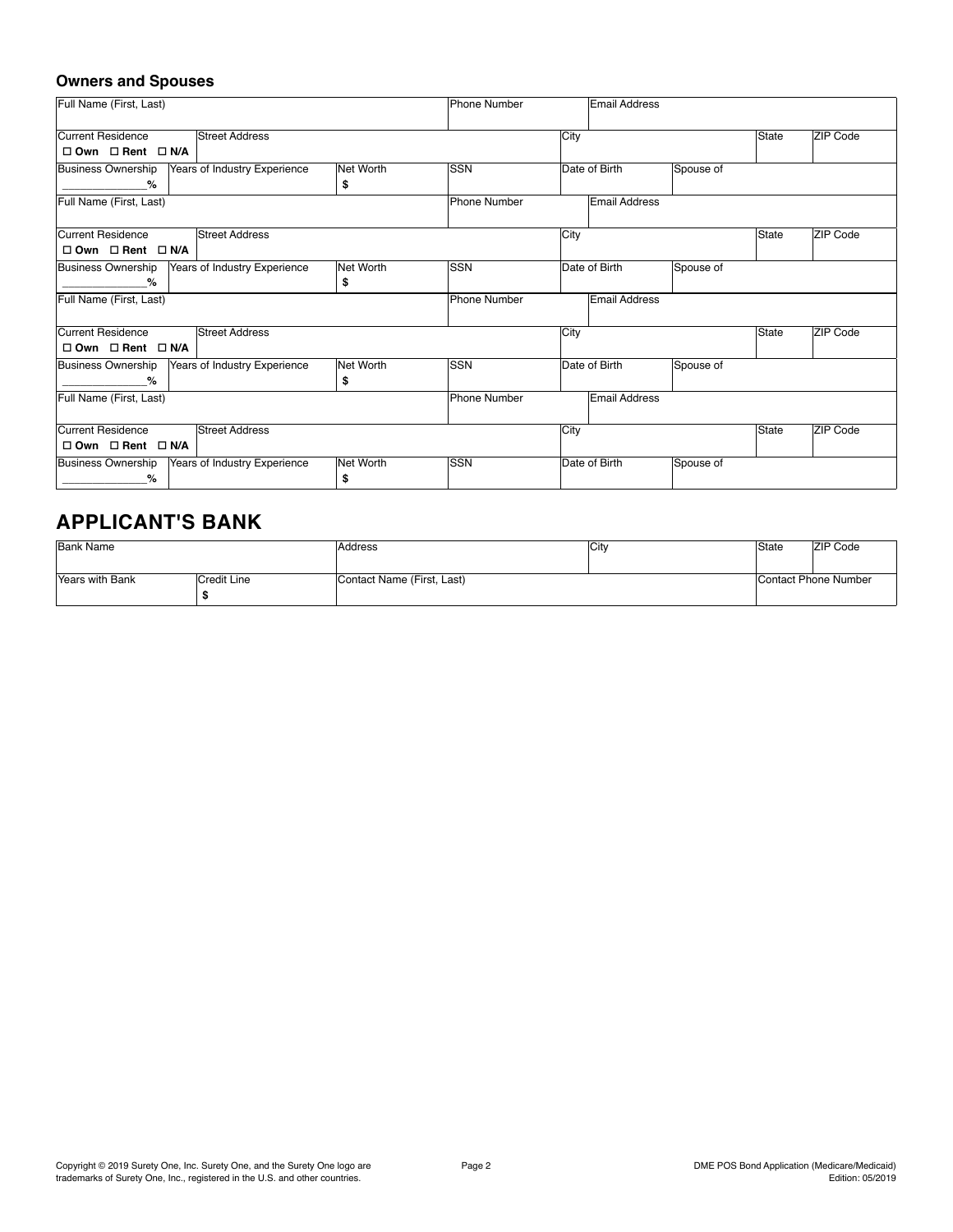# **INDEMNITY AGREEMENT**

IN CONSIDERATION of the execution of the bond for which application is made, the undersigned (collectively, "Applicant") for themselves, their personal representatives, heirs, successors and assigns, hereby agree with, warrant and represent to, and bind themselves jointly and severally to, Surety and its co-sureties, re-insurers, and any other company which may execute a bond or bonds at the request of Surety (individually and collectively called "Surety") as follows:

- **1.** Applicant agrees to pay Surety an advanced premium for the first year or a fractional part thereof that is earned and the amount due annually thereafter in accordance with Surety's then current premium rates or any minimum earned premium until Surety shall be discharged or released from any and all liability and responsibility under said bond, and all matters arising therefrom, and until competent written legal evidence of such discharge or release, satisfactory to Surety, is furnished to Surety.
- **2.** Applicant agrees that Surety may make any credit checks, including consumer and investigative credit checks, it deems necessary.
- **3.** Applicant warrants and represents that the questions answered and information furnished in connection with the application are true and correct.
- **4.** Applicant agrees to indemnify and keep indemnified Surety and its agents and representatives and hold and save it them harmless from and against any and all liability, damage, loss, cost and expense of whatsoever kind or nature, including consul and attorney's fee, which Surety or its agents or representatives may at any time sustain or incur by reason or in consequence of have executed or procured the execution of the bond or enforcing this agreement against any of the undersigned or in procuring or in attempting to procure its release from liability under the bond.
- **5.** If Surety shall set up a reserve to cover any liability, claims, suit or judgment under said bond, the undersigned will, immediately upon demand, deposit with Surety a sum of money, equal to such reserve and any increase thereof, to be held by Surety as collateral security on said bond. Any such collateral shall be available, in the discretion of Surety, as collateral security on any other or all bonds heretofore or hereafter executed for at the requests of any of the undersigned.
- **6.** If Surety shall procure any other company or companies to execute or join with it in executing, or to reinsure said bonds, this instrument shall insure to the benefit of such other company or companies, its or their successors and assigns, so as to give it or them a direct right of actions against the indemnitors to enforce the provisions of this instrument.
- **7.** An itemized statement of payments made by Surety, sworn to by an officer of Surety, shall be prima facie evidence of the liability of the undersigned to reimburse Surety for such payments with interests.
- **8.** Surety in it sole discretion and without notice to the undersigned, is hereby authorized but not required from time to: (a) make or consent to any change in said bond or to issue any substitutes for any renewal thereof, and this instrument shall apply to such substituted or changed bond or renewal; (b) take such action as it may deem appropriate to prevent or minimize loss under said bond, including but not limited to steps to procure discharge from liability under said bonds, and (c) adjust, settle or compromise any claim or suit arising under said bond and, with respect to any such claims or suits, to take any action it may deem appropriate and any adjustment, settlement or compromise made or action taken by Surety shall be conclusive against and binding upon the undersigned.
- **9.** Each of the undersigned agrees to pay the full amount of the foregoing regardless of (a) the failure of the principal or any applicant or indemnitor to sign any such bond or (b) any claims that other indemnity, security or collateral was to have been obtained or (c) the release, return or exchange by Surety with or without the consent of the undersigned, of any indemnity, security, or collateral that may have been obtained or (d) the fact that any party signing this instrument is not bound for any reason.
- **10.** The undersigned hereby expressly waive notice from Surety of any claims or demand made against Surety or the principal under the bond or of any information Surety may receive concerning the principal, any contract, or bond. Surety shall have to right to decline any or all bonds herein applied for and shall have the right to withdraw from or cancel the same at any time, all without incurring any liability to the undersigned.
- **11.** Whenever used in this instrument the plural term shall include the singular and the singular shall include the plural, as the circumstances require. If any portion of this agreement be in conflict with any law controlling the construction hereof, such portion of this instrument shall be considered to be deleted and the remainder shall continue in full force and effect. A facsimile of this Agreement shall be considered an original and shall be admissible in a court at law to the same extent as an original copy.
- **12.** All obligations of the principal, applicants, and indemnitors to Surety are due, payable and performable at the Surety's election, in the Surety's domicile where venue of any action to enforce this agreement may be brought by Surety. Surety shall be entitled to recover all attorney's fees (including those of attorneys employed by Surety), consulting fees, and claims adjustment expenses in defending any claims made against its bonds or in enforcing any of its rights under this Agreement.
- **13.** In consideration of the execution by Surety of the suretyship herein applied for, each of the undersigned, jointly and severally, agree to be bound by all of the terms of the foregoing indemnity agreement executed by the applicant, as fully as though each of the undersigned were the sole applicant named herein, and admit to being financially interested in the performance of the obligation, which the suretyship applied for is given to secure.
- **14.** Applicant specifically consents to the premium rate quoted by surety regardless of whether said rate is filed, unfiled, special, non-standard or any deviation from rates historically offered for similar risks. Applicant furthermore understands that broker or agent fees may be included in the fee quote and to those who likewise specifically consent.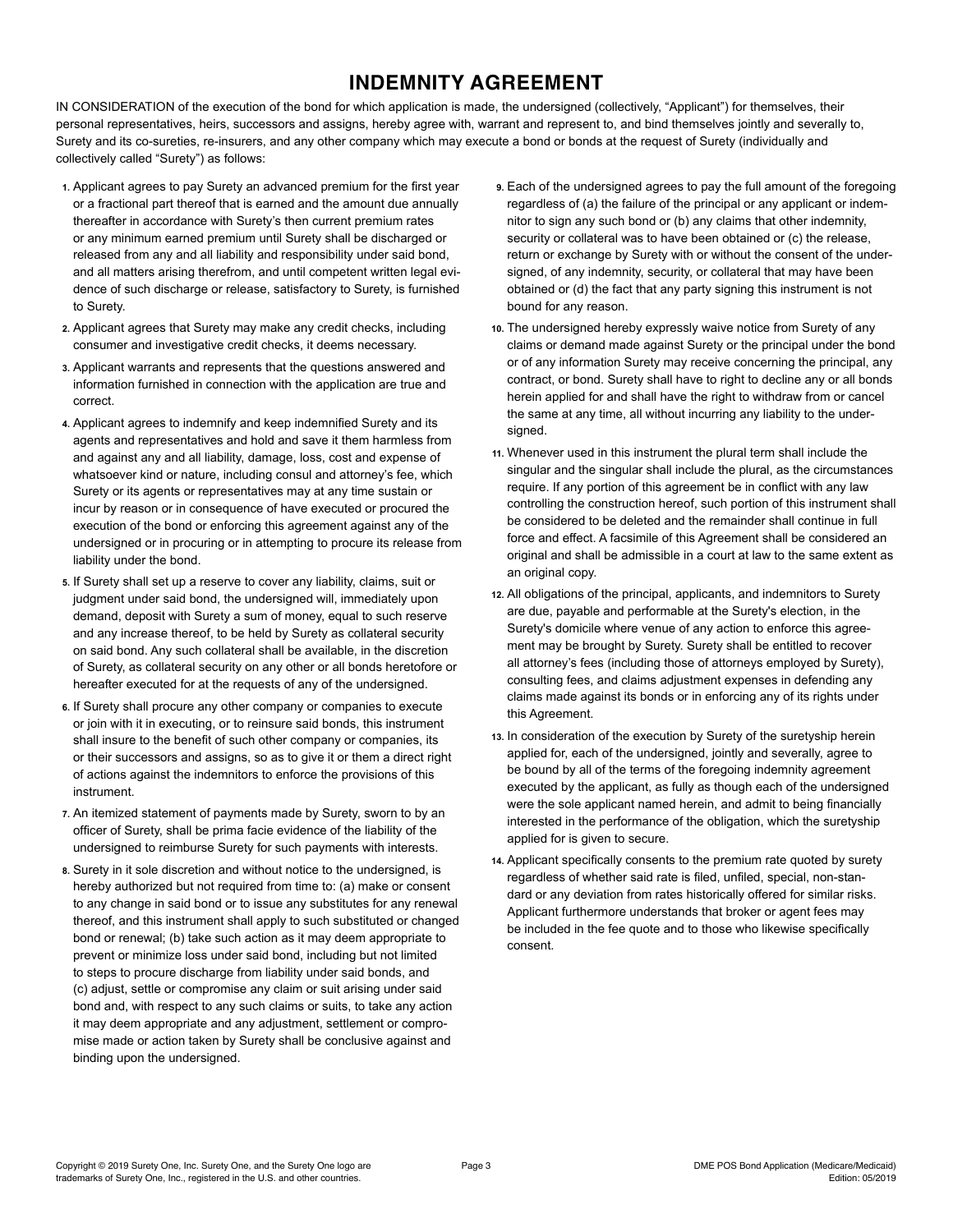### **Signature Instructions for Different Types of Applicants**

#### **Individual / Sole Owner**

- *Applicant Signature:* signature of the individual or sole owner
- *Indemnitor 2 Signature:* signature of the applicant's spouse

#### **Partnership**

- *Applicant Signature:* signature of a partner
- *Indemnitor [#] Signature:* signatures of all other partners\*
- *Indemnitor [#] Signature:* signatures of all spouses of partners\*

\**Signature* and *Name* fields may be duplicated above to accommodate additional Indemnitors. On duplication, change "Indemnitor 5" to "Indemnitor 6", and so on.

#### **Corporation†**

- *Applicant Signature:* signature of president of corporation
- *Indemnitor [#] Signature:* signatures of all stockholders whose share in this corporation is 10% or more\*
- *Indemnitor [#] Signature:* signatures of the spouses of all stockholders whose share in this corporation is 10% or more\*

**†**Large, publicly traded companies, and certain private enterprises with significant levels of capital may be exempt from personal indemnity.

### **By signing this application you are assuming specific obligations. Please read carefully the preceding indemnity agreement.**

| <b>Additional Indemnitors</b> |                                                                                                                                                                                                                                |
|-------------------------------|--------------------------------------------------------------------------------------------------------------------------------------------------------------------------------------------------------------------------------|
|                               |                                                                                                                                                                                                                                |
|                               |                                                                                                                                                                                                                                |
|                               |                                                                                                                                                                                                                                |
|                               |                                                                                                                                                                                                                                |
|                               |                                                                                                                                                                                                                                |
|                               | Indemnitor 4 Name: Name: Name: Name: Name: Name: Name: Name: Name: Name: Name: Name: Name: Name: Name: Name: Name: Name: Name: Name: Name: Name: Name: Name: Name: Name: Name: Name: Name: Name: Name: Name: Name: Name: Name: |
|                               |                                                                                                                                                                                                                                |
|                               |                                                                                                                                                                                                                                |